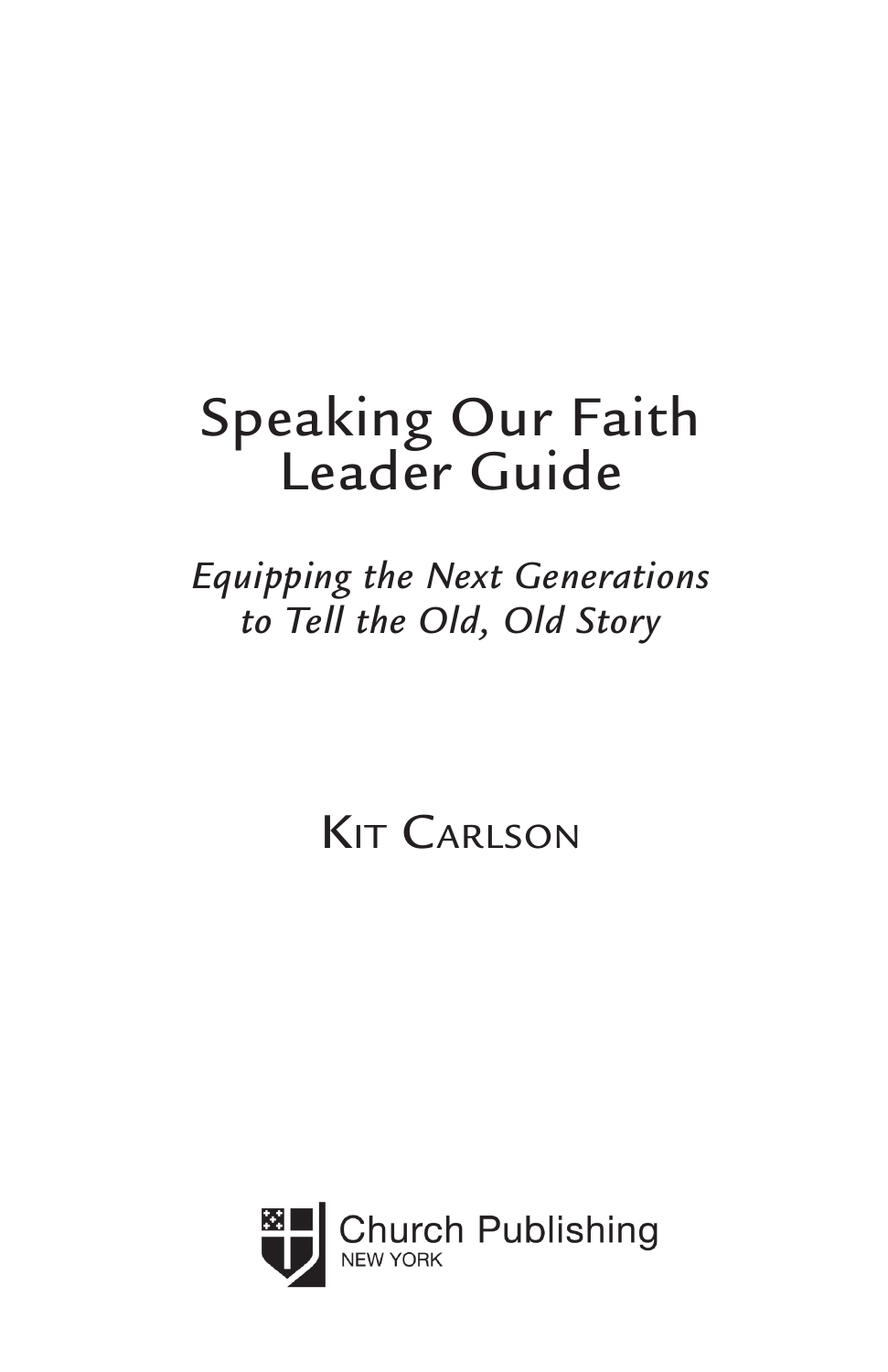*Episcopalians, we're not God's "frozen chosen." We're God's introverted people. And we're kind of shy and polite. But most of what we tend to be as a church . . . we're not pushy people. That's not our way, and I don't think we need to pretend to be that. We need to be who we are. God's shy people need to share their stories in ways that are authentic to them and that matter.* 

> *—*Presiding Bishop Michael Curry, speaking to Episcopal Communicators on April 21, 2016

Speaking about faith does not come naturally or easily to many people, particularly people who have been raised and nurtured in the Episcopal Church or another mainline Protestant denomination. The practice of evangelism has not been emphasized in our traditions. It too often seems to be the province of other sorts of Christianity, the sorts of Christianity that tend to make "God's shy people" very uncomfortable.

But there is a fresh wind blowing through our church, as Episcopalians begin to answer Presiding Bishop Michael Curry's call to join the Jesus Movement, the movement of love and reconciliation and justice that Jesus began on the shores of the Sea of Galilee, and that has poured out through the ages wherever people are working to change the world—as Bishop Curry says—"from the nightmare it often is into the dream that God intends." Part of that Jesus Movement is to bring people into deeper relationship with the loving, liberating, life-giving God whom we follow.

And that means that a significant aspect of the Jesus Movement is evangelism—telling the Good News, the "old, old story of Jesus and his love,"1 as the old hymn puts it. "God's shy people" are going to need to warm up and get more comfortable with speaking about their faith, their love of God, and their passion for Jesus and his Way. "God's shy people" are going to need to be able to respond with a whole-hearted "yes" to Bishop Curry's summons: "Now is our time to go. To go into the

<sup>1.</sup> Hymn 64 in *Lift Every Voice and Sing II*.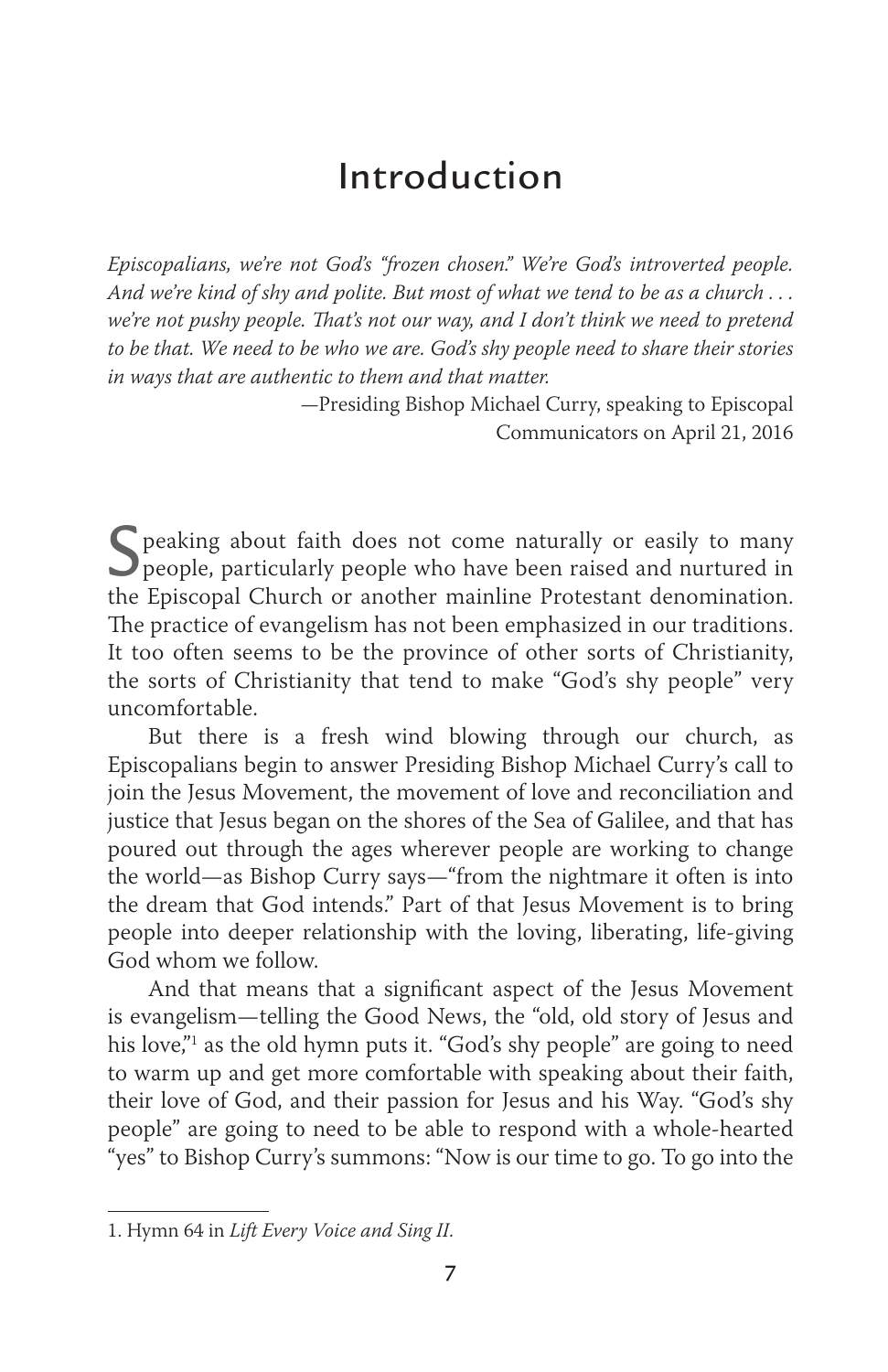world to share the Good News of God and Jesus Christ. To go into the world and help to be agents and instruments of God's reconciliation. To go into the world, let the world know that there is a God who loves us, a God who will not let us go, and that that love can set us all free."<sup>2</sup>

"God's shy people" are going to need to learn to put words to their faith, to "always be ready to make your defense to anyone who demands from you an accounting for the hope that is in you" (1 Pet. 3:15). But this is not going to happen automatically or without preparation. If "God's shy people" are going to be able to share their stories in ways that are authentic to them and that matter, as Bishop Curry said, then they are going to need to get comfortable talking about faith, comfortable sharing their stories, and comfortable listening to the faith stories of other people.

That is why I developed Speaking Our Faith. Initially, I created it as a project to use with younger adults—people under age forty—to see if they could be better equipped to talk about faith with people their own age who did not share their faith. But it proved to be so transformative with those first participants, that other, older people in my congregation wanted a chance to try Speaking Our Faith, too. I trained five lay members of my parish to facilitate these groups and currently, more than eighty people in my church have participated in Speaking Our Faith. In the process, they got more comfortable speaking about faith. But they also found their faith renewed, and many of them became more engaged in the life and work of the church as a result. They got excited and joined the Jesus Movement.

This leader guide will help you to do the same thing, to help "God's shy people" get more comfortable speaking about faith. It is rooted in a series of five small-group conversational sessions, followed by a final gathering a month after the fifth session. In between the fifth session and the final gathering, participants are encouraged to go out and have a conversation about faith with someone they know who does not share their faith. Not an attempt at conversion, not a sales pitch, but an authentic interchange with someone they already have a relationship with. Just to talk, to listen, to share—person to person, heart to heart—something about their life with God, their walk with Jesus, or their life in a faith

<sup>2. &</sup>quot;Presiding Bishop Michael Curry: This is the Jesus Movement, and we are The Episcopal Church, the Episcopal branch of Jesus' movement in this world," The Public Affairs Office, The Episcopal Church, November 2, 2015. www.episcopal church.org/posts/publicaffairs/presiding-bishop-michael-curry-jesus-movement -and-we-are-episcopal-church (accessed June 1, 2017).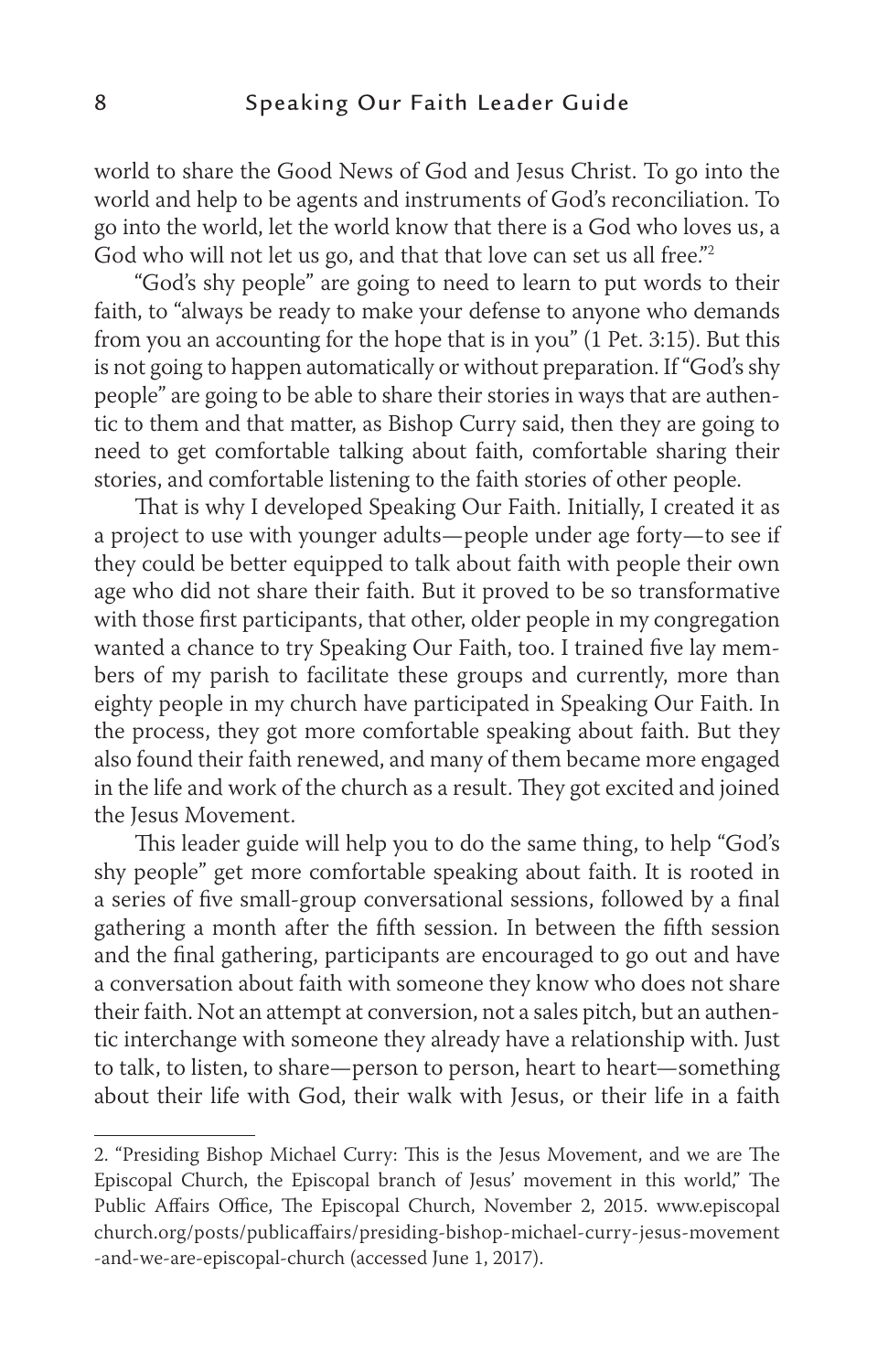community. To give them their first taste of real evangelism—which is simply talking, sharing Good News, passing on the love of Jesus.

While Speaking Our Faith is a small-group experience (and may be a perfect starting place if you want to begin a small-group ministry in your church), it is not a class, like *Alpha* or a Bible study. The knowledge that gets shared in these groups comes from the participants themselves. As they engage in a series of conversations, listening deeply to one another and sharing honestly, participants embark on a journey of constructive theology. Constructive theology is a way of thinking about God that approaches theology, not as a system of doctrines to be learned, but as a way of building a theology that engages with the world we inhabit. If a person's set of beliefs are like "a landscape—a vast and complex terrain holding within its borders all those images, stories, concepts, practices, and feelings that make up the sum total of 'what we believe in,'"3 then the Speaking Our Faith approach helps participants become theological map makers. By wrestling honestly with what they do and do not believe, and by hearing how others wrestle with their own faith, participants begin to make sense of faith . . . *their own faith*, as it has been taught by the church, formed by their life experiences, and owned and understood in their own hearts and minds.

As the group leader, it is your sacred task to lead them on this journey through their vast and complex landscapes of faith. It requires sensitive listening on your part, the ability to facilitate a group conversation so that every person can participate fully, and nonjudgmental respect for each participant's understandings and questions around God, Jesus, Spirit, church, life, the universe, and everything. But the group members themselves do the real work. It is really their own honesty, vulnerability, and willingness to participate that will make Speaking Our Faith a transformative experience for everyone. Your job is just to help them stay on the path, through a series of guided conversations that lead them, in the end, to the creation of a personal statement of faith. And then, of course, to the final challenge: having a conversation about faith with someone they know who does not share their faith.

This guide provides the template for hosting these "sacred conversations." It begins with the personal preparations you need to make as the group leader, in order to facilitate conversations that will free the

<sup>3.</sup> Serene Jones and Paul Lakeland, eds., *Constructive Theology: A Contemporary Approach to Classical Themes with CD-ROM* (Minneapolis: Fortress Press, 2005), 9.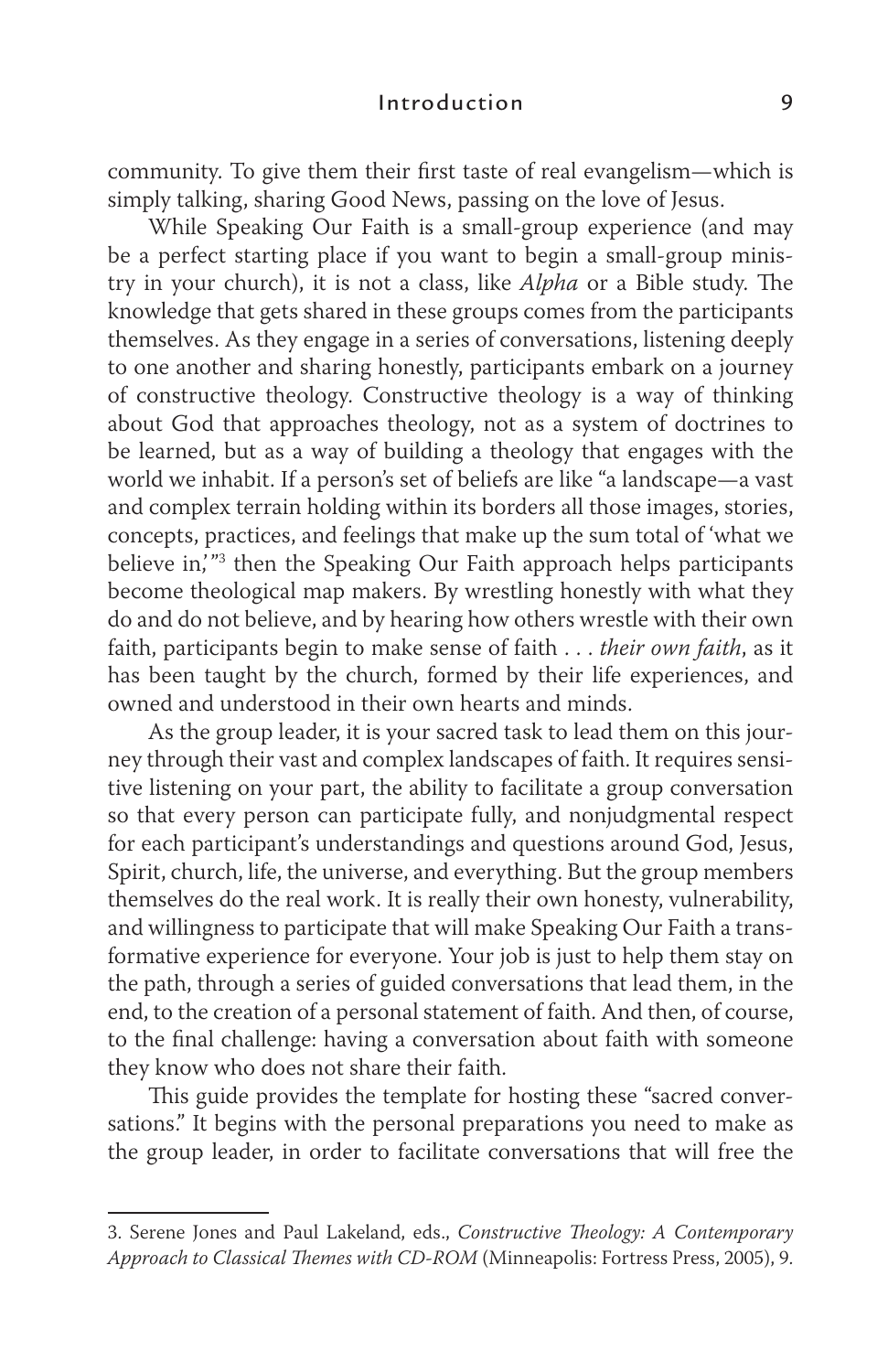participants to put words to the faith that is in them. Then the five conversation sessions are fully outlined. They begin with a session that really helps the group members to get to know one another and to feel secure sharing their stories with one another. The sessions continue, beginning with the basic question of theology: how do we know what we know, and how do we know it is God? They move through basic theological ideas—who is the God that we know, and what are the qualities of that God? And then to questions of ethics and practices—how is one to live in relationship with this God?

The final session is the presentation of participants' own statements of faith, their own articulation of what they believe about God and what is required of them as a person who follows and worships this God. Finally, the group is gathered together again after several weeks apart to reconnect, and to report on the outcomes of the conversations about faith that they were able to have with others. In between the sessions, participants have exercises to work on at home.

As you enroll members for your group, please be sure they are willing to commit to the entire process. This includes five weeks of ninetyminute conversation sessions, the exercises in between sessions, and the final gathering. To have conversations at this depth, and to feel safe enough to speak and share honestly, participants need to be able to count on one another to show up and to engage fully.

"God's shy people" have been quietly faithful for a long time. To come out of their shells and speak about faith is a process. It doesn't happen quickly, but it can in fact happen. This may be the first step in a person's journey to evangelism, to being able to "tell the old, old story of Jesus and his love." The love and fellowship of Jesus that they experience in their Speaking Our Faith group can make all the difference in their willingness to step out and speak about that love and fellowship with others. Bless you, as a leader on this Speaking Our Faith journey, and may you find grace and transforming love in this process.

#### **Facilitating Sacred Conversations**

A Speaking Our Faith group is not like a typical church small group, where people might gather for Bible study and prayer, or for discussion about a book or a video. These conversations are meant to be less spontaneous, and more thoughtful and intentional. While people may laugh, joke, and connect to things someone else has said, it's not a space where people debate conflicting ideas or theologies or talk over one another, or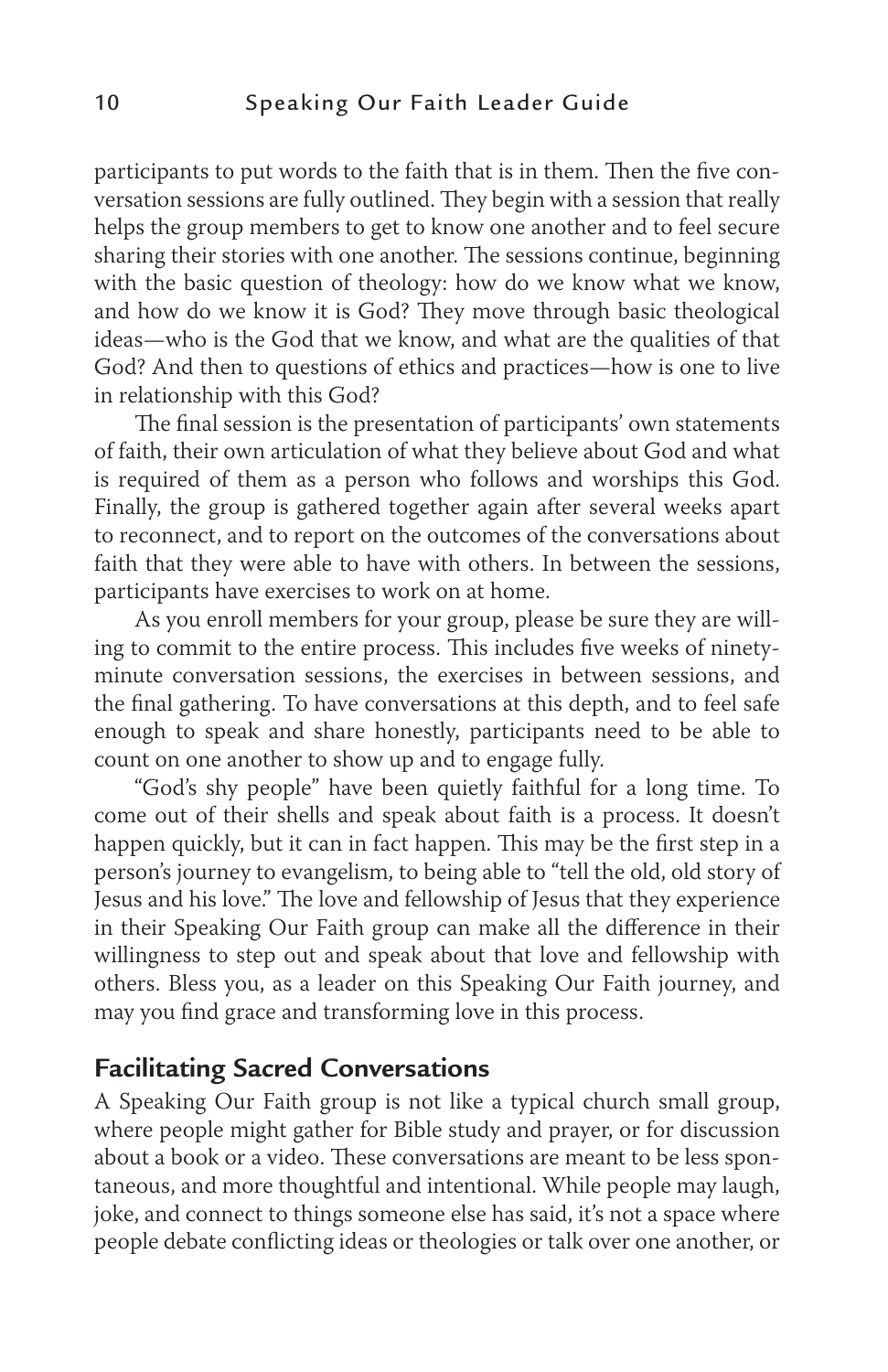think harder about what they are going to say next than about the words that someone else is speaking.

If you are trained in one of the many current methods of facilitating deep conversations—Appreciative Inquiry, The Circle Way, World Café, The Art of Hosting, and the like—you will already understand the principles that make for a rich conversation. In my own work in the church, I have used these methods in various settings, so I applied these techniques and practices when I developed Speaking Our Faith. And one thing I learned as I developed this program—these groups are *not* discussion groups. They are conversation groups. And understanding the difference between the two is crucial.

A discussion group:

- Meets to share ideas, reactions, and plans, as in a Bible study or a regular church meeting.
- May be highly energetic, with people leaning in, jumping on top of each other's sentences, and with a few people who are more extroverted and engaged leading the way.
- May surface opposing viewpoints, with participants vigorously defending their own positions.
- Often works at a "head" level, not a "heart" level.

In contrast, a conversation group:

- Relies on full participation from all the members of the group, regardless of whether they are introverted or extroverted, outgoing or shy.
- Emphasizes deep and respectful listening to one another, as much as speaking.
- Seeks common ground, while accepting differences.
- The facilitator may lead, but the group owns the responsibility for the success of the conversation.
- Allows space for meaning to emerge, often tapping into deeper emotions, convictions, and values than a more "heady" discussion might do.

So, to prepare to facilitate a conversation—rather than to lead a discussion—you will need to move intentionally through a series of stages: knowing yourself and knowing your group; creating a container for conversation; asking questions and honoring answers with intention; keeping your eyes, ears, and heart open.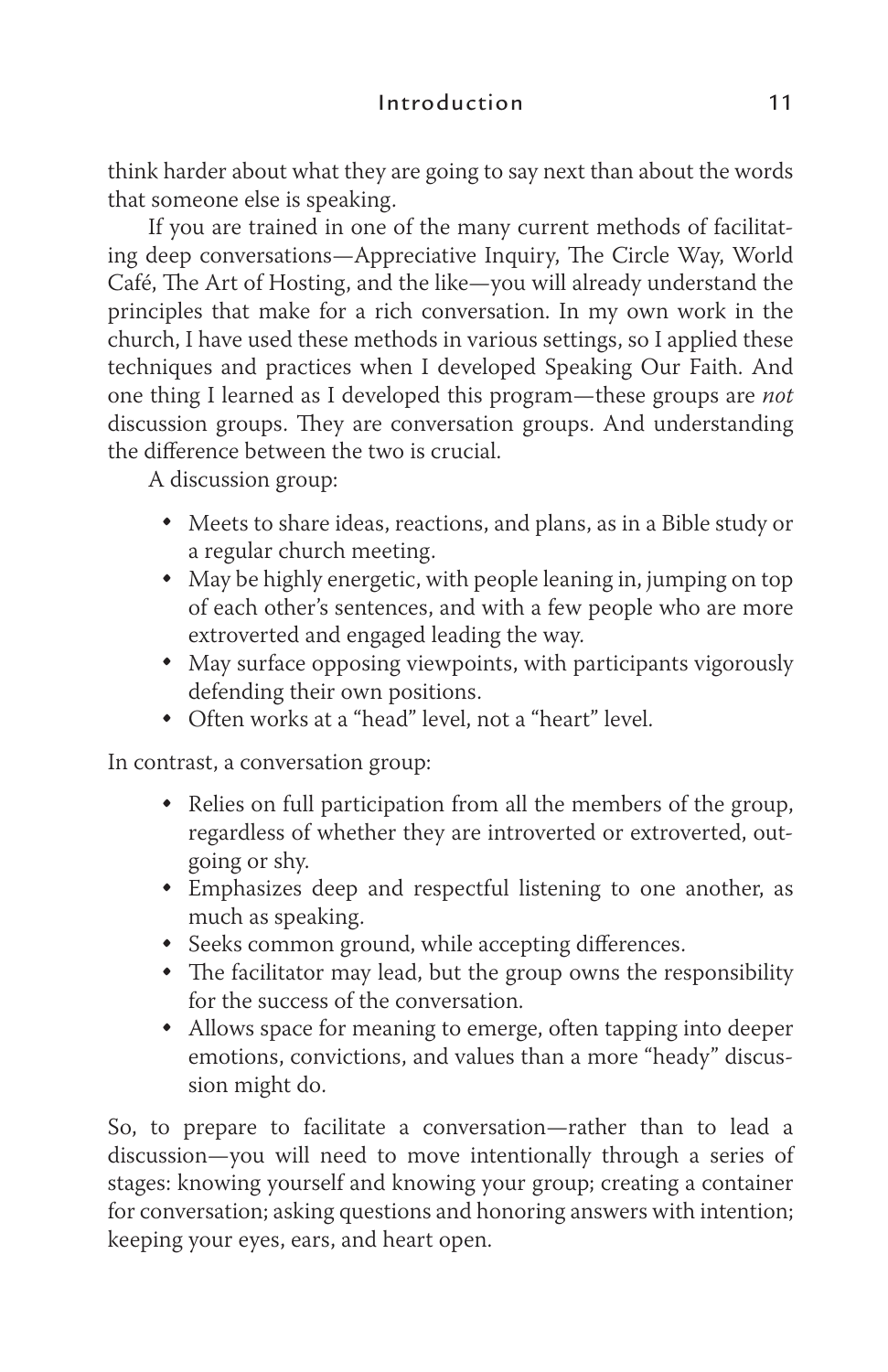#### **Knowing Yourself and Knowing Your Group**

Who are you, and who are the people in the group you are about to convene? Speaking Our Faith groups have been offered in many different constellations of leaders and participants. My original group was a mix of younger Christians under age forty. I was the pastor and priest for some of them, but not all. Most of them were Episcopalians, but a few joined in from other faith traditions—Presbyterian, Lutheran, and evangelical. They were students, parents, teachers, and private sector employees. They did not all know each other well prior to this Speaking Our Faith group, but they all entered the group willing to participate fully in the process.

After the success of that first group, I trained leaders in my congregation to lead Speaking Our Faith, and they convened groups of fellow parishioners of a variety of ages and life experiences. Some of these groups bonded tightly—one, a group of young mothers, continues to meet monthly. Others struggled to jell. As I shared Speaking Our Faith more widely, it has been used by a rector with a vestry, by a college chaplain with students, by a volunteer with a group of assisted-living residents. Each group has its own personality. So does each facilitator.

So, begin with some self-reflection on your part. Why are you facilitating this group? What is your objective—to make evangelists, to build stronger small groups in your church, to crack the "politeness barrier" in your congregation and get into a deeper level of dialogue? What do you hope will happen, and what do you fear will happen? Do you like people and enjoy hearing their stories? What pushes your own buttons when you are in a church group? What can you draw upon in your previous experiences leading or facilitating a group, and what do you think you still need to learn?

And it's important to get to know the members of your group, too. Even if you are in a small church, and you think everyone in your group knows everyone else, you will be surprised at what you learn from people you may have known your whole life, once you start having these conversations. So about two weeks before your group meets for the first time, send its members this "getting to know you" email.

#### Dear <Name>,

I am so excited to begin the Speaking Our Faith sessions with you and the rest of our group on <date>. To help me guide our conversations better, I'd like to know a little bit about you and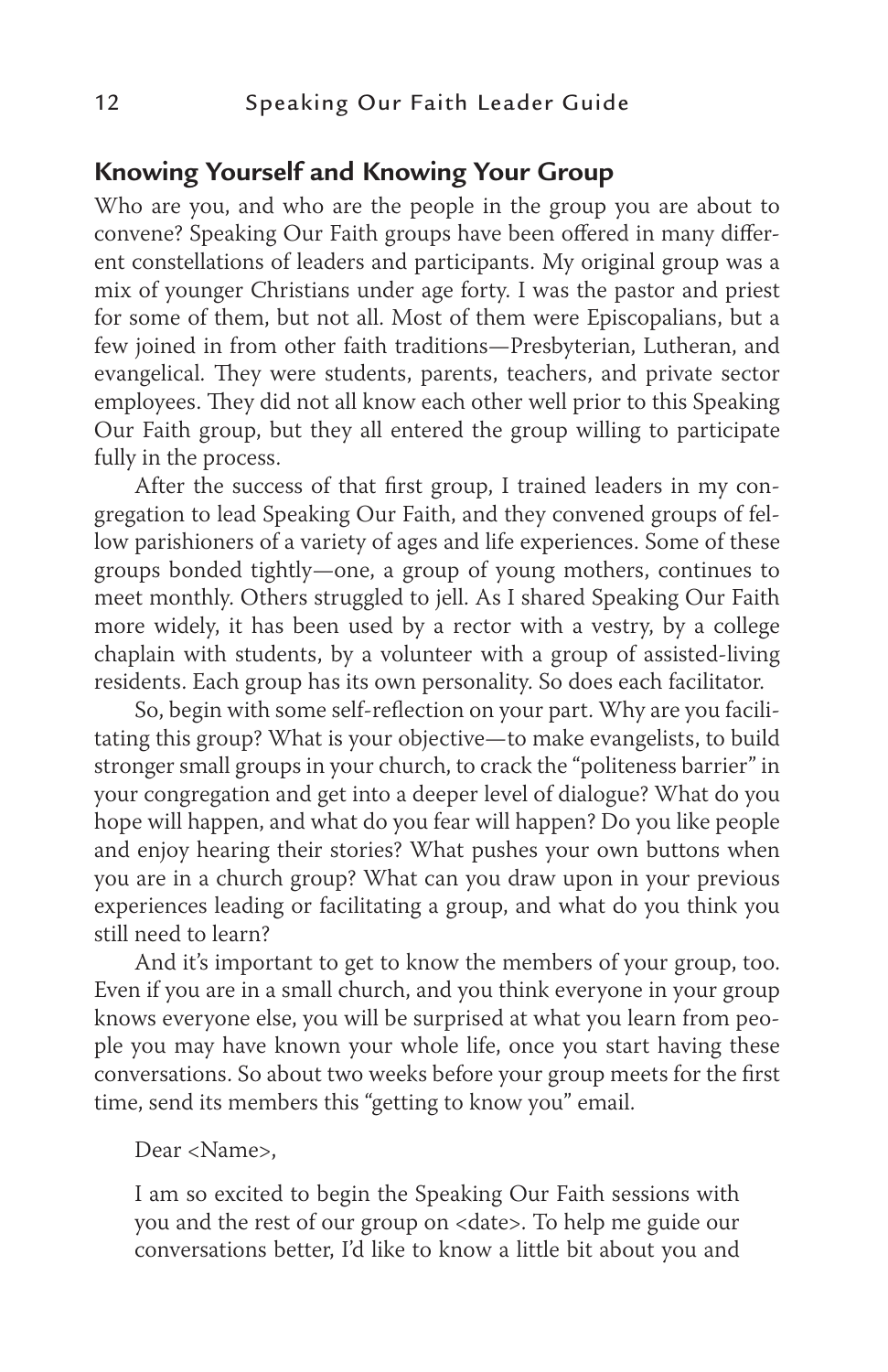where you are on your journey of faith right now. Could you answer the following questions in a reply to me? Thanks, and I will see you soon.

In Christ's peace, <Your Name>

- 1. Say something about your current state of faith, where you are in your relationship with Jesus and with the church.
- 2. Do you talk about your faith with other people? If you do, who do you talk to and under what sorts of conditions? What do you say?
- 3. If you don't, what do you wish you could say to someone else about your relationship with God? What would you prefer to keep to yourself?
- 4. What strengthens your ability to speak about your own relationship with God?
- 5. What hinders your ability to speak about your own relationship with God?

And some basic information . . . Age: Ethnicity/national origin: Gender and gender identity: Educational level attained: Were you raised in a family that practiced a religious faith? If so, which one? Current denominational affiliation, if any:

As their replies come in, keep these emails in a safe and confidential location. I like to print them out and put them in a large envelope or manila folder, and then during my daily prayer time in the days before a group begins, I re-read their responses and pray for each group member. It is transformative to pray daily for these people prior to the group ever getting together. When you enter the space that first day and sit down with them, they will already be familiar and beloved to you, because you have known them first in prayer.

## **Creating a Container for Conversation**

Your primary task as group leader is to create and hold the space where the group can come alive in its conversations about faith. When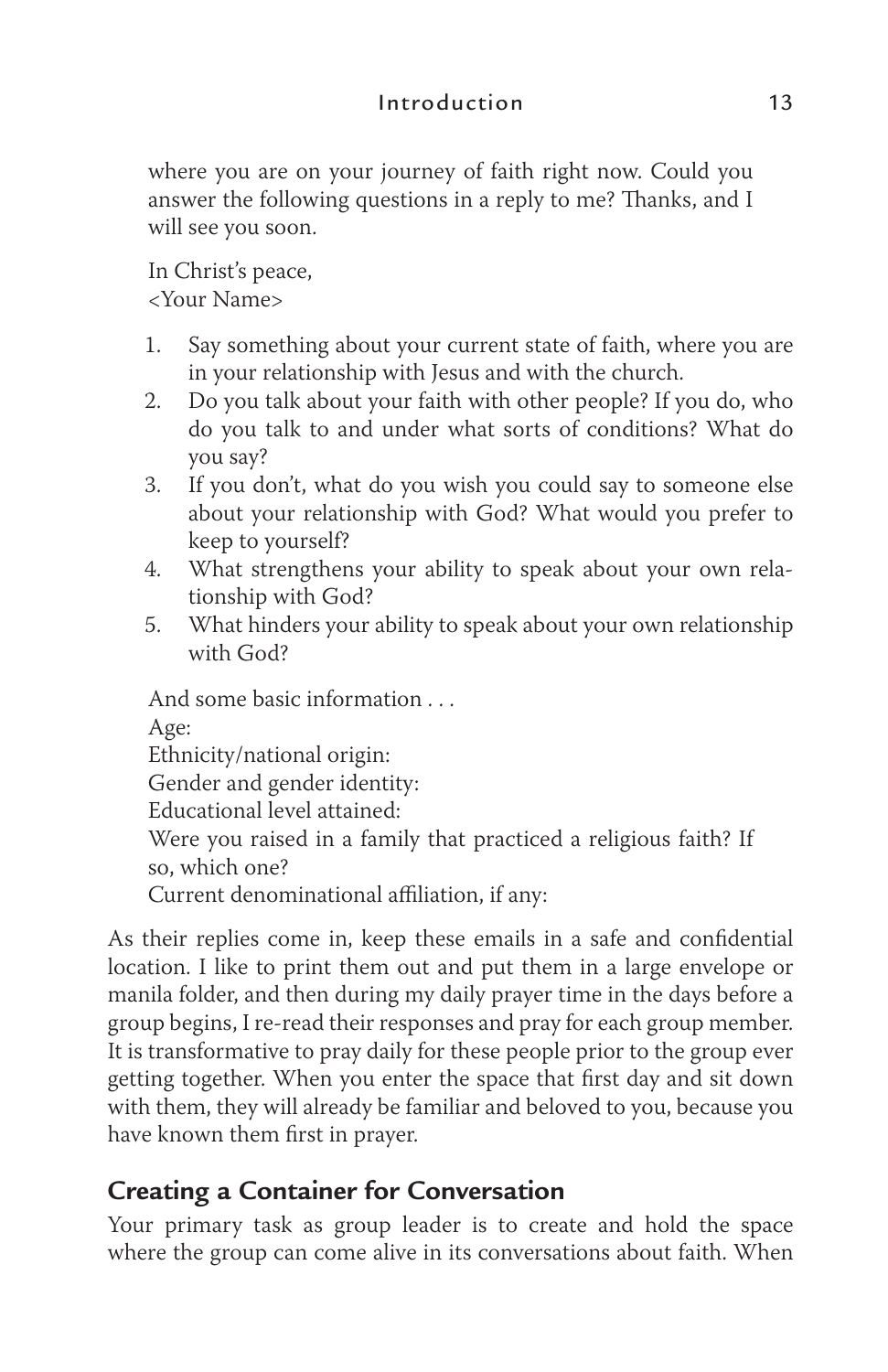#### 14 Speaking Our Faith Leader Guide

it comes to speaking about faith, I have found that three themes keep emerging: *vulnerability, not having all the answers,* and *learning to speak one's own truth.* These themes highlight the barriers to speaking about faith, as well as the joys of speaking about faith. People come to these groups with their guard up. Speaking about faith is not widely done in our tradition, and people may be hesitant for a variety of reasons. The first is that it requires a certain amount of vulnerability to share one's life and experiences with God. Our relationship with God can be intimate, intense, powerful, distant, joy-filled, a struggle, and possibly life-changing. To talk about those sorts of things requires the ability to be vulnerable. Brené Brown, well-known researcher specializing in shame and vulnerability, defines vulnerability as *uncertainty, risk,* and *emotional exposure.*<sup>4</sup> The members of your group may become more comfortable with one another over time, but please remember that at the outset they are opening themselves up in ways that may feel unfamiliar and even dangerous to them. The group needs to be a safe place for vulnerable conversation.

One of the reasons group participants feel vulnerable is because they don't feel comfortable with *not having all the answers*. They have not been theologically trained, generally. They may have mixed feelings about the difference between the theology in their current church, versus the theology they learned in the faith or denomination they have left behind. They may believe that everyone else in the room knows exactly what it means to be a Christian, and that if they express doubts or questions, they will be exposed as an imposter. They may be struggling with their own faith and find it hard to be honest about that struggle. They may be embarrassed by the speech of other kinds of Christians in the world, and while they know they don't believe *that*, they may worry that what they *do* believe is wrong or heretical. The group needs to be able to listen and respond without judgment as people struggle with their uncertainty and confusion.

And finally, the group process can lead people to the point where they are able to *speak their own truth*. But it's not realistic to expect that people are ready to speak their own perfectly realized faith statements in the very first week. The process of conversation, conducted

<sup>4.</sup> Brené Brown, *Daring Greatly: How the Courage to Be Vulnerable Transforms the Way We Live, Love, Parent, and Lead* (New York: Gotham, 2012), 34.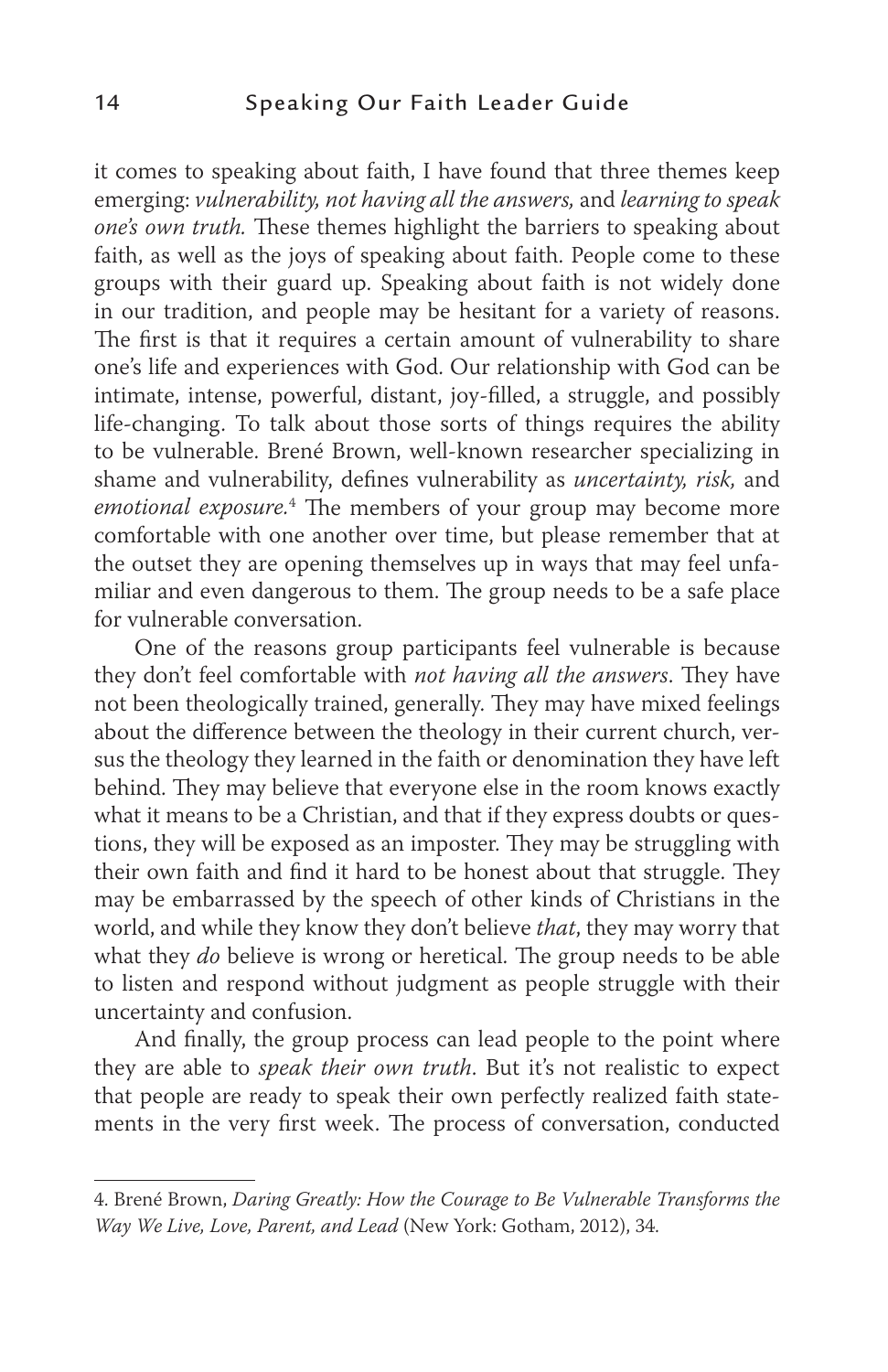with trustworthy people in a safe space, can lead people to greater ability at speaking about God and faith. But they may be halting, hesitant, and unsure at first, because this is an unfamiliar experience for them.

As leader, you help the group construct the norms and guidelines that will create a strong holding environment for their conversation. In the first session, much of the time is spent on introductions, exploratory questions, and the setting of norms for the group. Good norms are especially important in creating a safe space for conversation. The group should develop its norms under your guidance, and every week when you gather again, review the norms, and check in with your group to be sure everyone remembers the guidelines the group established and is still willing to honor them.

Your leadership in conversation will also help to create the holding environment. You must model the kind of speaking and listening that you want the group members to practice. When someone is speaking, give them your full attention, without peeking to see what the next question is that you might want to ask. When someone finishes, say things like, "Thank you for sharing that." Or, "what do other people think?" Or, "was that hard or easy for you to say?" Practice respectful listening and respectful speaking. Also help the group to maintain its own norms. If someone tries to cut in, gently remind them that "X has not finished speaking yet." Then when person X finishes, turn to the interrupter and ask, "Was there something you wanted to add to this?" Think of yourself as a conductor of the conversation, drawing out the shy folks, muting the more talkative folks, honoring the words that are said, and all the time moving the conversation forward and deeper as you go. If the group members feel secure in your leadership, they will feel safe enough to open up with one another.

And even the environment of your meeting space helps to create the container. It should be a place where confidential conversation can be safely held. So probably not a local coffee shop or pub, but maybe the usual church classroom or meeting room. Or the living room of your own home, or a group member's home—if family members and pets aren't continually wandering through the space. Will you feel more comfortable sitting around a table, or in an open circle of chairs or sofas? You can also put a focal image in the center of your circle, like a candle or icon, a bowl of water, or a photograph. This gives you all something to look at that can refocus attention that starts to wander.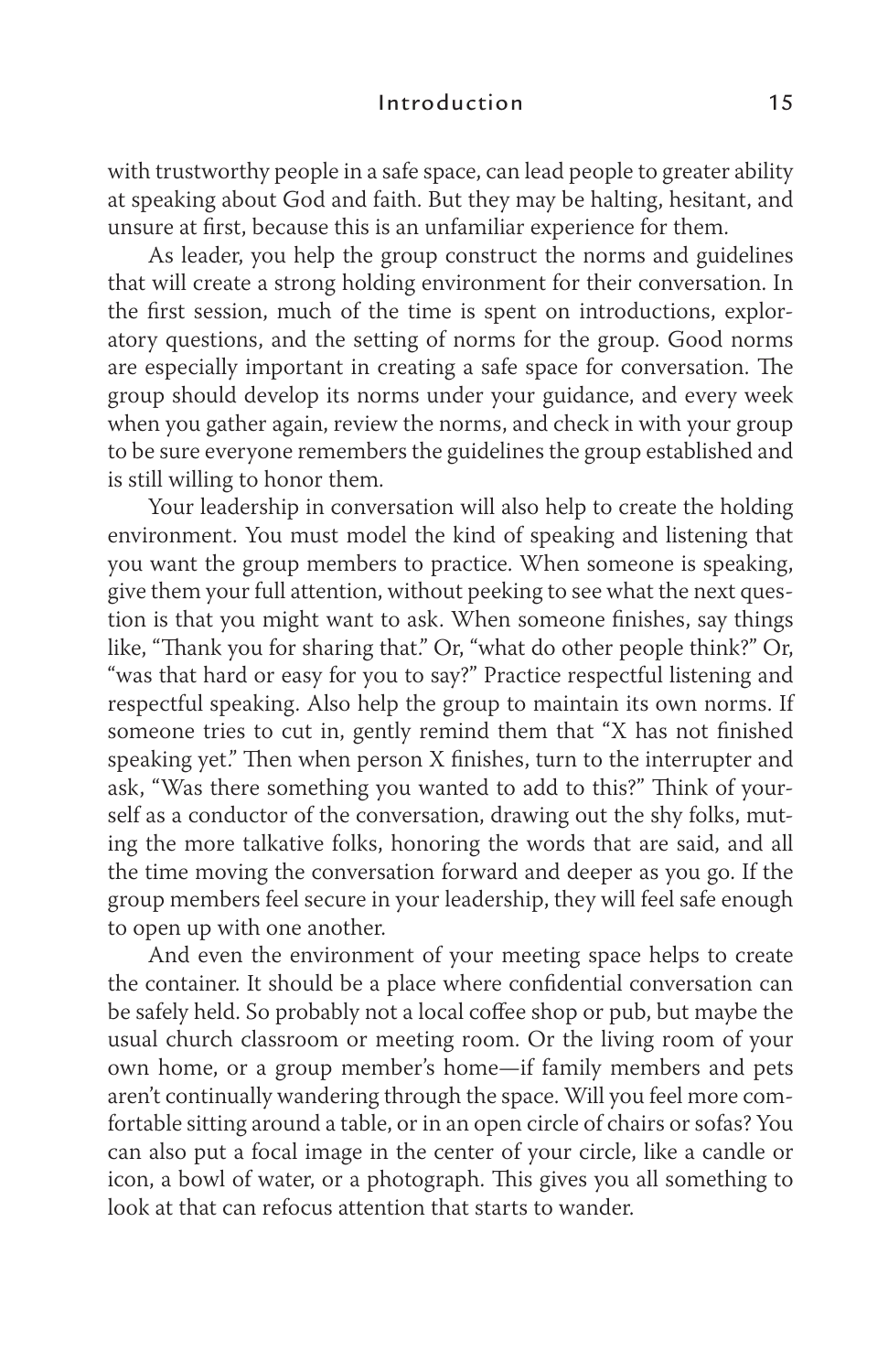## **Asking Questions and Honoring Answers with Intention**

The process of Speaking Our Faith is like a guided group interview. Each session frames the questions of faith in a different light. The questions provided for the leader are meant as a road map, or a guide, to lead people through the process of talking about their faith on a specific topic. You probably won't get through all the questions in any of the sessions. The questions are there to be sure you have enough material at your disposal to guide the conversation.

When you ask the conversation questions, don't be afraid of spaces of silence. People sometimes need to get their thoughts in order before they speak. One of the longest silences I had in a group was after I asked the question, "Who is the God that you know?" Once they got past the superficially easy answers, like "God is love," there were longer and longer gaps of silence as each person really probed their own thoughts and ideas about God before they could start putting words to their beliefs.

Also, be sure each person has had a chance to answer a question before you move on to the next. This means keeping track of who has not gone, even if the question sparks some interchange among group members. It's easy for the shy folks to sit quietly while others talk—and it's ok to directly ask the shy ones, "Did you want to say something about this question?" Or, "What do you think?"

Honoring group members' answers with intention means really listening to what they say, and responding in ways that affirm, go deeper, or frame the question in a more accessible way. If a person says that a certain prayer brings them closer to God, and it's also one of your favorite prayers, it's fine to tell the group that. You don't have to simply be a kind of detached interviewer. But you also don't want to dominate the conversation, either. This is their space and their time. Saying, "Thank you for sharing that," is also always a good affirmation. Reminding them that what this person is saying connects to what another person said in an earlier conversation can let them know you are hearing what's being said, and also help them to hear one another better.

You may have to be creative in your questioning. In the conversation about "who is the God that you know?", I had to frame the question three different ways to get the group to really dig in to the topic. First, I said, "I thought today we might talk about, not what we don't know about God, but what you *do* know about God out of your own experience and life and knowledge." That generated the series of short answers with long silences in between. And finally, Mike, one of the participants,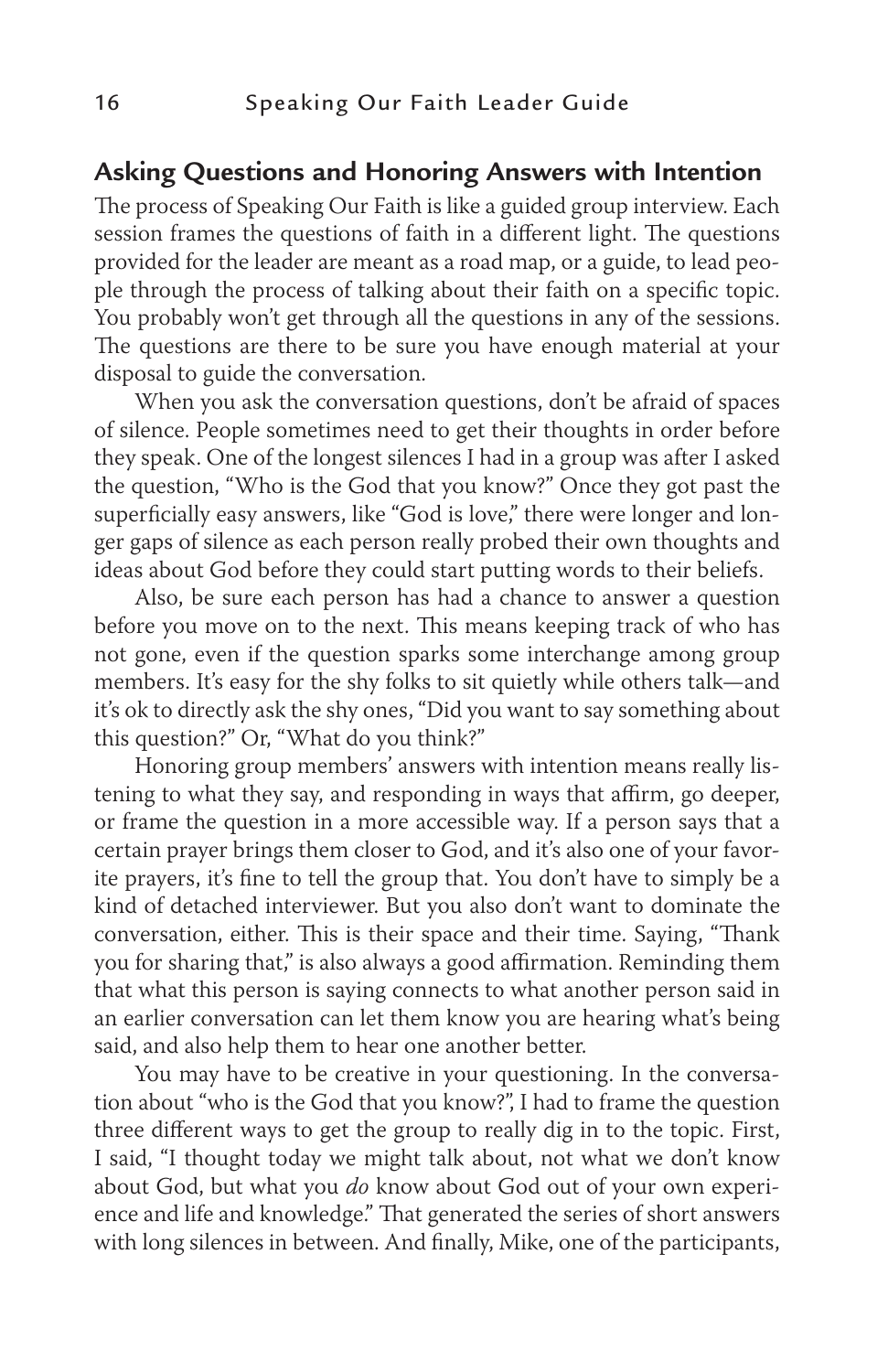said, "You're almost asking for our personal theologies that we've built up, and I don't know if I could define them quickly, or easily, or clearly even."

So, I tried another approach: "That's why I was interested in what was the first thing out of everybody's mouth, because that's where we start from, right? So, what else might one say about God?" They continued to struggle, not really able to answer the question. So I reworded the question again: "Maybe another way to get at it is *who* is the God you pray to. So, what's the nature, the qualities of the God you pray to?" That way of wording the question finally opened up the conversation, and they really began to explore their ideas about God. So the session questions in this guide may not necessarily work as written with your group. You may need to rework, reword, and rethink what is being asked to help your group to explore the topic. The important task is to facilitate your own group's exploration. Don't be afraid to improvise.

## **Keeping Your Eyes, Ears, and Heart Open**

Everybody has a story. And everyone is in the midst of a human life, which is their own personal drama of love and loss, joy and sorrow, despair and redemption. As group leader, you need to keep that notion of story—life as personal drama—in the back of your mind at all times. The participants may come wanting to share their thoughts about God, but they may be coming from a hard family situation, a struggle at work, or the stress of a job interview. While you don't want the stories to overwhelm the conversation, as group leader, you will also know those stories are lurking under the surface, and they may need to emerge from time to time. If they do, try to connect where those personal stories intersect with the discussion you are having that day, so you don't get too far off the track. What *does* that hard family situation have to do with a loving God? How *does* your relationship with Jesus get you through the struggle at work? How *might* the Holy Spirit sustain you during the stress of the job interview?

This is part of keeping your eyes, ears, and heart open to the group. Being aware of the emotional process going on among group members is important. Observe if someone seems unduly quiet or on edge that day. Divert the discussion if it gets heated or personal. Remind the group of the norms it established, if necessary. Also, pay attention to the person who looks like they want to say something, but who hasn't jumped in yet. As leader, you can invite them to share and draw them out. You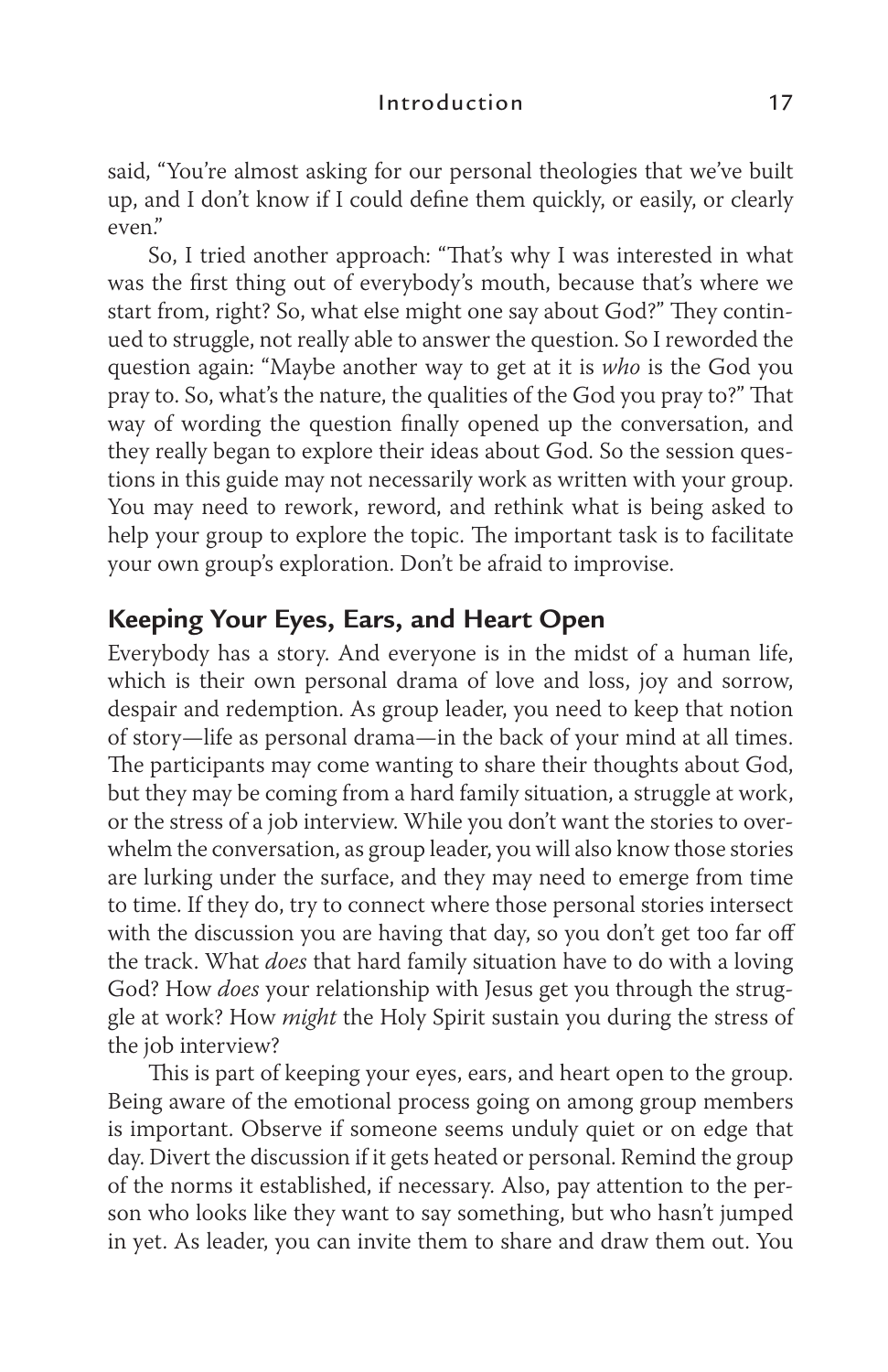are listening to what is *not* being said, even as you are listening to what is *actually* being said. It's like having two sets of ears: one for the ongoing conversation, and one for the silent conversation beneath it, the one that is expressed in body language, tone of voice, and level of engagement.

What if one or more group member doesn't participate appropriately? Not everyone is perfect, and not every group is perfect, and in the life of the church it is possible that you can have that cranky, obstructionist, self-focused, disagreeable person (and I'm sure some particular person came to mind as you read those words) sign on to be part of your group. So, what will you do with that person? You can't change people. But as leader, you can set the standards for conversation in your group.

Your first set of standards is in the group norms developed in the first session. Review them at each session. Refer to them if someone starts to push the boundaries, and remind the group that these are the standards for behavior that you all agreed to. You can ask the group to take time reworking and renegotiating the norms if they seem to need to be strengthened.

You also set standards by how you respond to the members when they speak. Telling someone that "X wasn't finished talking yet. Let's give her a chance to finish her thought," when that person begins to interrupt, reminds the whole group that the goal is for everyone to be able to speak fully and freely. If a participant says something that seems odd or out of place, you can use follow-up questions: "Why do you bring that up now?" Or, "Would you like to unpack that a little more for us? I'm not sure I understand what you mean." Or, "How does that connect to the question we're discussing?" If you are a layperson leading this group, and you feel like you are getting out of your depth, please share your concerns with your clergy person. If you are clergy, and you have a group member who is seriously affecting the group's ability to function, you may have to set a private appointment with that person to share your concerns. Don't let one person ruin this experience for the rest of the group.

But I also encourage you to give even the "hard case" person the benefit of the doubt. With a strong holding environment for conversation, that person might open up in ways you had never imagined. Remember, they also are afraid of being vulnerable, and often the prickly surface of a person is there to protect a tender soul. "Love one another as I have loved you," Jesus tells his friends. Making this group a place where the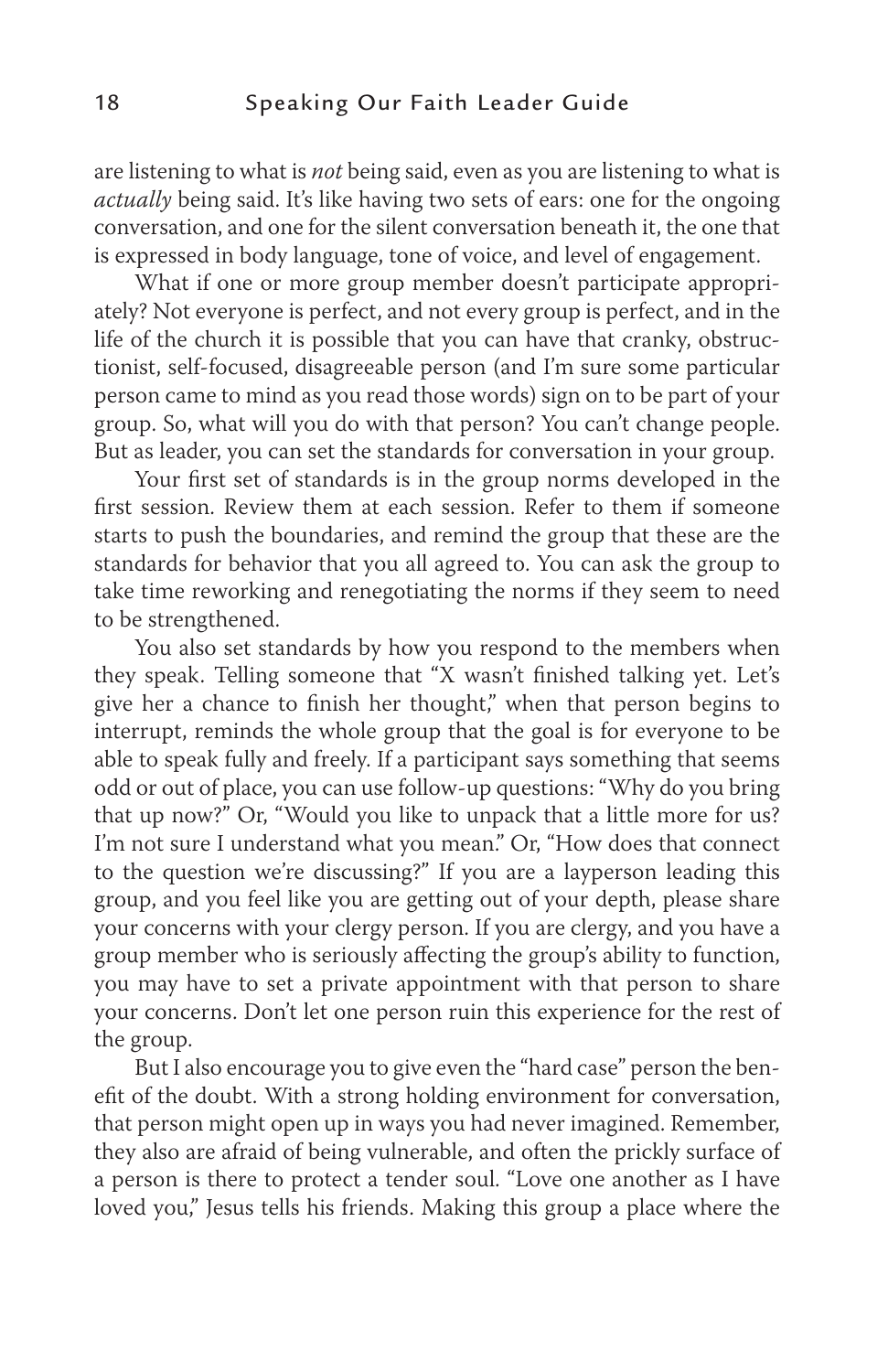love of God can be experienced among its members is an important and basic goal of Speaking Our Faith.

## **Between the Sessions—Yes, There Will be Homework**

When the group comes together, the participants need to have some material to draw on for their conversation. This is where the "homework" comes in. It begins with the email mentioned above. When you send this email to your group before the sessions even begin, it primes the pump. It gets them thinking about faith, talking about faith, and wondering about faith. They will have something to say the minute they enter the group, because they have been thinking about it ahead of time.

So, each session of Speaking Our Faith ends with an assignment. It is very important that your group knows up front that there will be an assignment for them to do after every session. Tell them the assignments are to expand on the topics you are discussing. Some of them are artistic, right-brained exercises. They should not fear these less-logical assignments, but give them a good try. You will find some people will love to draw their "faith as a house." Others will be completely baffled by the metaphor. Your task is to encourage them to dig into the assignment as best as they can. If nothing else, they can begin to explore why they don't want to do the assignment. Why is it difficult? What is getting in their way? What does that say about their faith life?

The group gets going at the beginning of each session by reviewing the exercises they did during their time apart.<sup>5</sup> In between the first and second session, participants work on their "River of Faith," the story of their lives and how God has been active in those lives. Between the second and third session, participants are supposed to choose something from their "spiritual workbench"—something that exemplifies the state of their faith right now, and bring it to share. This can be a song, a poem, a picture, or an object. Sharing these items opens up the group conversation and makes it easier to go deeper. Between the third and fourth sessions, participants are asked to draw their "house of faith." If the state of their spiritual life was a house, what would it look like? Where would

<sup>5.</sup> The leader is positioned as a facilitator of the group's conversations and not a full participant. Letting the time be for the group members is most important, with the facilitator taking a back seat in contributing to the conversations as much as possible.